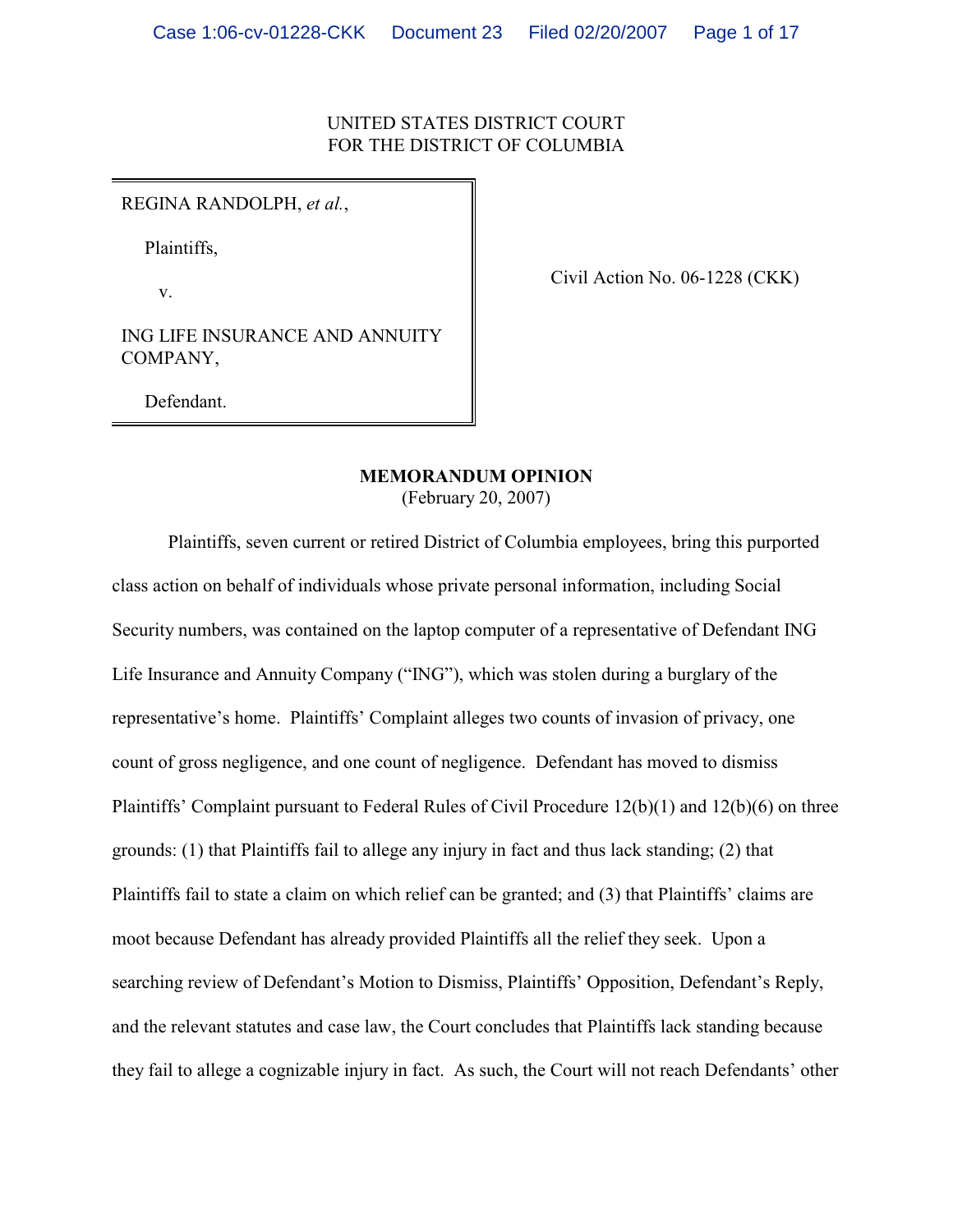arguments for dismissal, shall deny without prejudice Defendant's Motion to Dismiss, and shall remand this case to the Superior Court for the District of Columbia, pursuant to 28 U.S.C. §  $1447(c)$ .

#### **I. BACKGROUND**

Defendant ING Life Insurance and Annuity Company ("ING") provides investment advice, administrative services, and record keeping to participants in the District of Columbia 457 Deferred Compensation Plan (the "Plan"). Compl. ¶ 16. Plaintiffs allege that they are seven of more than 13,000 current and former District of Columbia employees who, in connection with their participation in the Plan, provided ING with their private personal information, including their names, addresses, and Social Security numbers (hereinafter "Plaintiffs' Information"). *Id.*  $\P$ [2, 17.<sup>1</sup> Plaintiffs further allege that, on or around June 12, 2006, "a low-ranking data analyst and long time ING employee," removed files containing Plaintiffs' Information from an ING facility and took the files to his home, where he copied them onto his laptop computer. *Id.*  $\P$  19.<sup>2</sup> The ING employee's laptop computer – containing Plaintiffs' Information – were subsequently

<sup>&</sup>lt;sup>1</sup> Plaintiffs Regina A. Randolph and Tony Giles are District of Columbia Police Officers; Plaintiffs Tonia Robinson, Darlene V. Fields, Marthine Bartee, and Tamonica Heard are District of Columbia employees; and Plaintiff Don Pope is a retired District of Columbia Police Officer. Compl. ¶¶ 9-15. All Plaintiffs allege that they have been notified by ING that their personal data was contained on the stolen laptop computer. *Id.*

<sup>&</sup>lt;sup>2</sup> Plaintiffs' Complaint generally describes Plaintiffs' Information as having been contained on a computer and/or external disks, which were stolen from the ING employee's home. *See, e.g.*, Compl. *[19. More specifically, the Complaint indicates that each Plaintiff "has* been notified by the Defendant that [his or her] personal data was contained on the subject laptop." *Id.* ¶¶ 9-15. As ING's Motion to Dismiss confirms that Plaintiffs' Information was contained on a laptop stolen from the home of an ING employee, *see* ING Mot. to Dismiss at 2-4, for ease of reference, the Court shall describe Plaintiffs' Information as having been contained on a stolen laptop computer.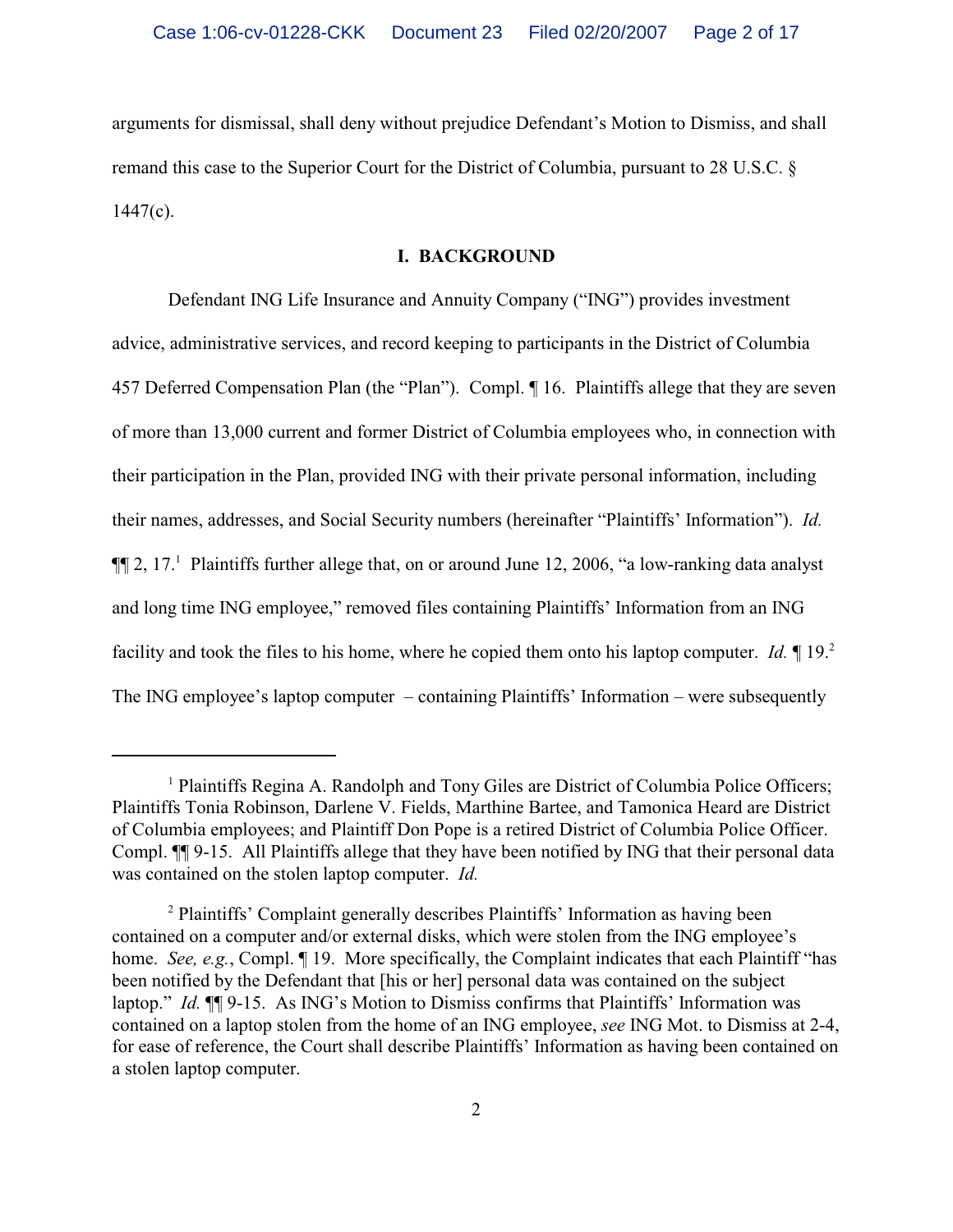stolen during a burglary of the representative's home, *id.*, and on or around June 19, 2006, ING publicly announced that the private information of 13,000 District of Columbia workers and retirees had been disclosed as a result of the burglary. *Id.* ¶ 18.

Plaintiffs do not allege that the burglary was anything other than a common burglary or that it was undertaken for the purpose of accessing Plaintiffs' Information. Rather, Plaintiffs allege that the ING employee in question "was able to easily access computer files containing" Plaintiffs' Information to copy the files onto his personal laptop, and "had been removing the data from [sic] ING facility for a significant period of time in a practice expressly or implicitly ratified by ING." *Id.* ¶ 20. Plaintiffs assert that the ING employee's access to and duplication of Plaintiffs' Information violated Plaintiffs' right to privacy, and was "the result of ING's grossly negligent and/or willful and intentional failure to establish appropriate safeguards to ensure the security and confidentiality of District of Columbia employee records and to protect against any anticipated threats or hazards to the security and integrity of those records." *Id.* Furthermore, Plaintiffs allege that ING knew about the burglary within hours of its occurring, but did not inform Plaintiffs of the burglary until seven days later, "despite knowledge of the imminent and substantial risk of serious harm to the personal security of the affected employees." *Id.* ¶ 21. Finally, Plaintiffs allege upon information and belief, that the stolen laptop computer has not been recovered and can easily be accessed and duplicated because it is not encrypted or password protected. *Id.* ¶ 19.<sup>3</sup>

<sup>&</sup>lt;sup>3</sup> In connection with its Motion to Dismiss, ING submitted the Declaration of J. Robert Bolchoz, which details the steps taken by ING in the wake of the burglary. ING Mot. to Dismiss at Att. 1 (Bolchoz Decl.). The Bolchoz Declaration is offered in support of ING's argument that Plaintiffs' claims are moot because ING has already provided Plaintiffs all the relief they seek. *See* ING Mot. to Dismiss at 14-17. As noted below, in resolving a motion to dismiss made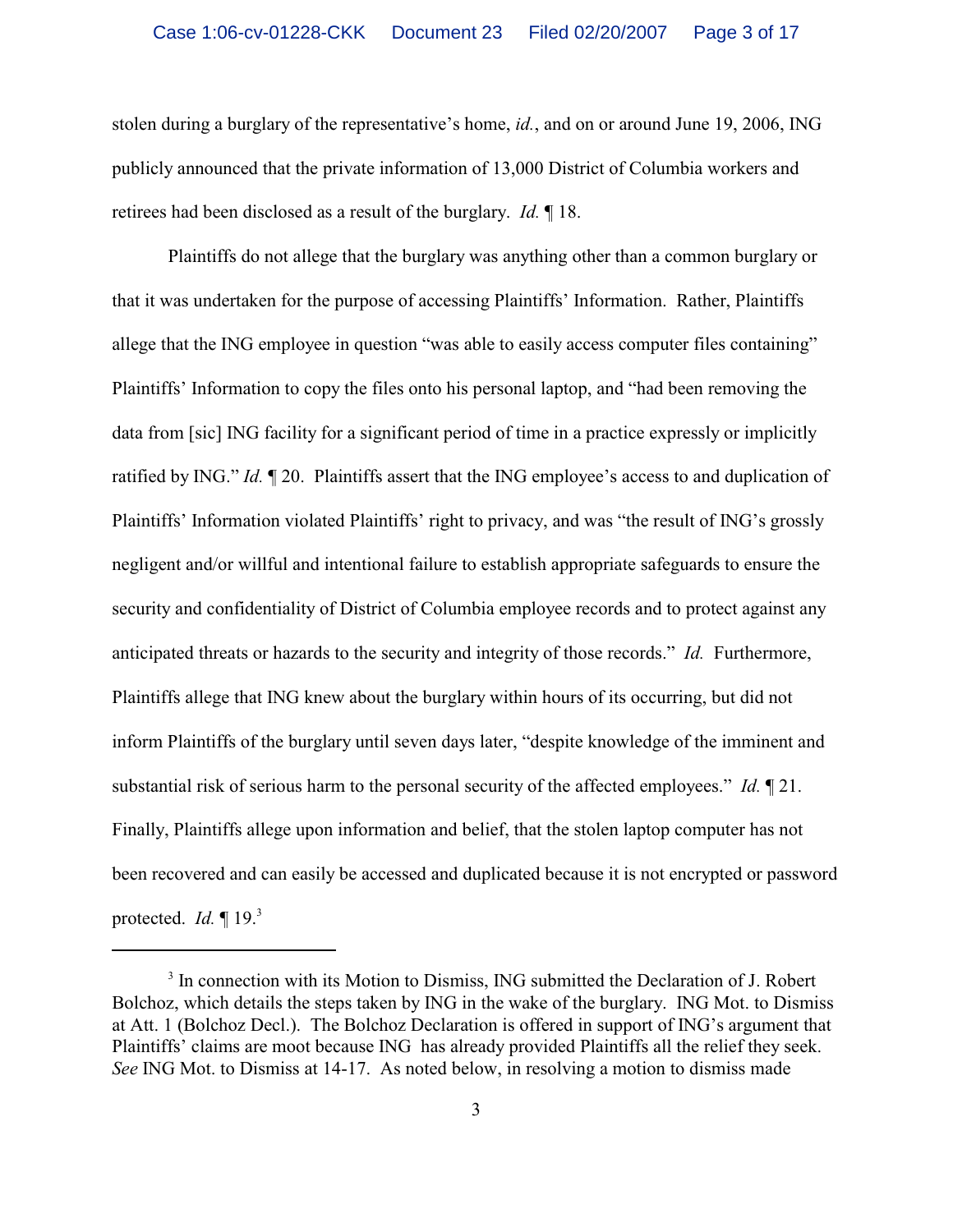Plaintiffs assert that the "unauthorized and unconsented disclosure of an individual's name, address, date of birth and Social Security number creates a substantial risk of identity theft," *id.* ¶ 23, and that "nationwide studies confirm that, on average, victims of identity theft spend hundreds of hours in personal time and hundreds of dollars in personal funds to resolve their credit issues," *id.* ¶ 24.Significantly, however, none of the Plaintiffs assert that they have actually been the victim of identity theft. Instead, Plaintiffs allege that the disclosure of their Information raises concerns about Plaintiffs' safety because, for example, Plaintiffs' Information could be used to find out where police personnel live. *Id.* ¶ 26. Specifically, Plaintiffs allege that as a "direct and proximate result of [ING's] acts and omissions, they "have been exposed to a risk of substantial harm and inconvenience, and have incurred or will incur actual damages in purchasing comprehensive credit reports and/or monitoring of their identity and credit for the indefinite future." *Id.*

Plaintiffs filed their four-count Complaint in the Superior Court for the District of Columbia on June 27, 2006. Counts One and Two of Plaintiffs' Complaint allege that ING's acts and omissions violated Plaintiffs' "clearly established right to privacy." *Id.* ¶¶ 35-38. Counts Three and Four of Plaintiffs' Complaint allege that ING's acts and omissions constituted gross negligence and negligence, respectively. *Id.* ¶¶ 39-42.ING removed this action to the

pursuant to Rule 12(b)(1), the Court may "consider the complaint supplemented by undisputed facts evidenced in the record, or the complaint supplemented by undisputed facts plus the court's resolution of disputed facts." *Coalition for Underground Expansion v. Mineta*, 333 F.3d 193, 198 (D.C. Cir. 2003) (citations omitted). It would, therefore, be appropriate for the Court to consider the Bolchoz Declaration in addressing ING's mootness argument. However, as the Court concludes that Plaintiffs lack standing because they fail to allege an injury in fact, the Court does not reach ING's mootness argument, and therefore does not consider the Bolchoz Declaration.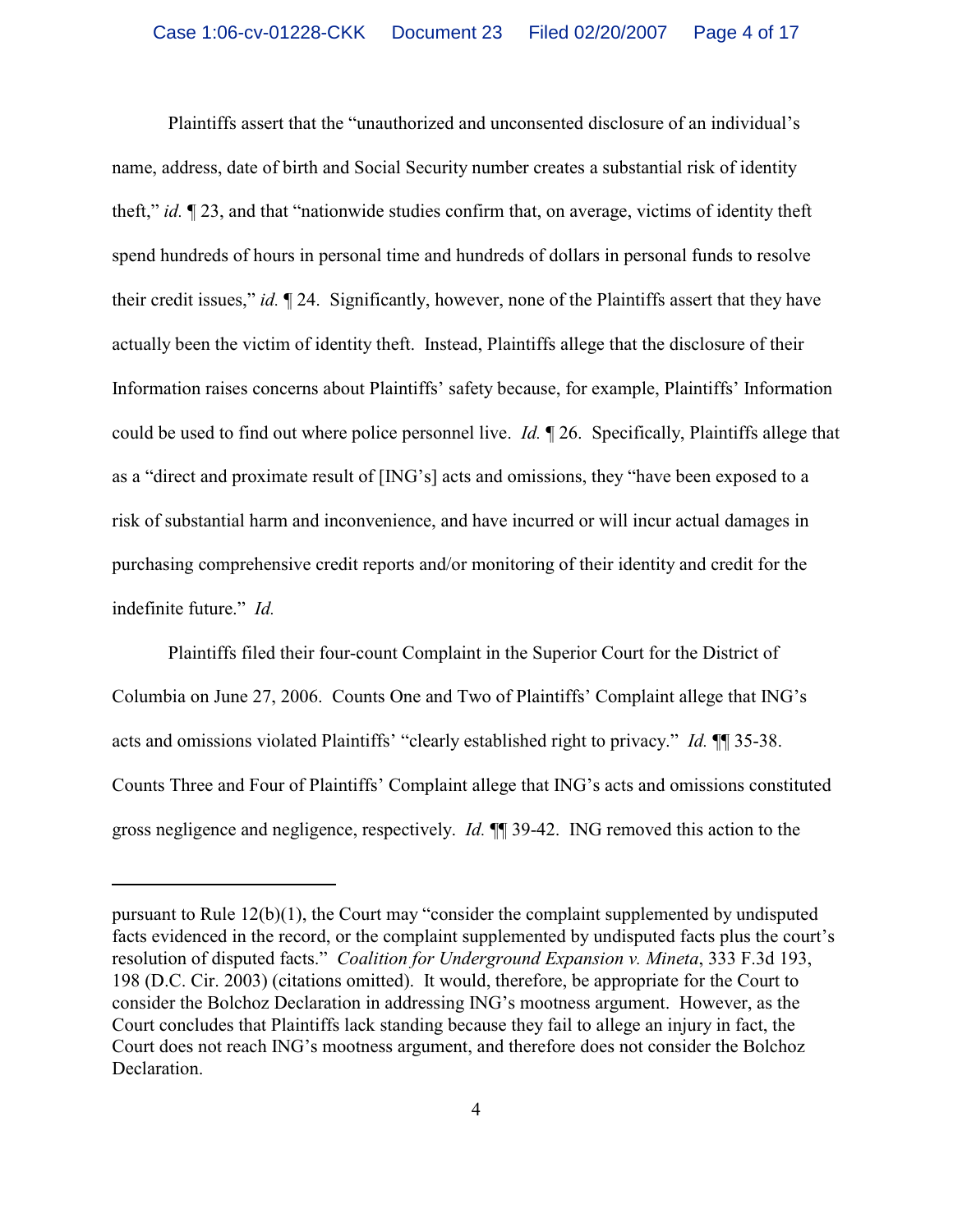United States District Court for the District of Columbia on July 7, 2006, pursuant to 28 U.S.C. §§ 1441, 1446, and 1453. On September 1, 2006, ING filed its Motion to Dismiss Plaintiffs' Complaint (hereinafter "ING's Mot. to Dismiss"). Plaintiffs filed their Opposition to ING's Motion to Dismiss on September 25, 2006, and ING filed its Reply on October 9, 2006. Thereafter, on October 13, 2006 and October 18, 2006, ING filed Notices of Supplemental Authority, advising the Court of decisions handed down after ING's Motion to Dismiss was fully briefed, which ING believes provide additional support for its Motion to Dismiss. Plaintiffs filed a Response to ING's Notices of Supplemental Authority on October 24, 2006, which ING subsequently moved to strike on October 27, 2006. Plaintiffs opposed ING's Motion to Strike on November 6, 2007, and ING filed a Reply in support of its Motion to Strike on November 7, 2007.

#### **II. LEGAL STANDARD**

#### *A. Federal Rule of Civil Procedure 12(b)(1)*

Pursuant to Federal Rule of Civil Procedure 12(b)(1), a court must dismiss a case when it lacks subject matter jurisdiction. In general, a motion to dismiss under Federal Rule of Civil Procedure 12(b) should not prevail "unless plaintiffs can prove no set of facts in support of their claim that would entitle them to relief." *Kowal v. MCI Commc'ns. Corp.*, 16 F.3d 1271, 1276 (D.C. Cir. 1994) (citing *Conley v. Gibson*, 355 U.S. 41, 45-46 (1957)). A court may appropriately dispose of a case under 12(b)(1) for standing, and may "consider the complaint supplemented by undisputed facts evidenced in the record, or the complaint supplemented by undisputed facts plus the court's resolution of disputed facts." *Coalition for Underground Expansion v. Mineta*, 333 F.3d 193, 198 (D.C. Cir. 2003) (citations omitted); *see also Artis v.*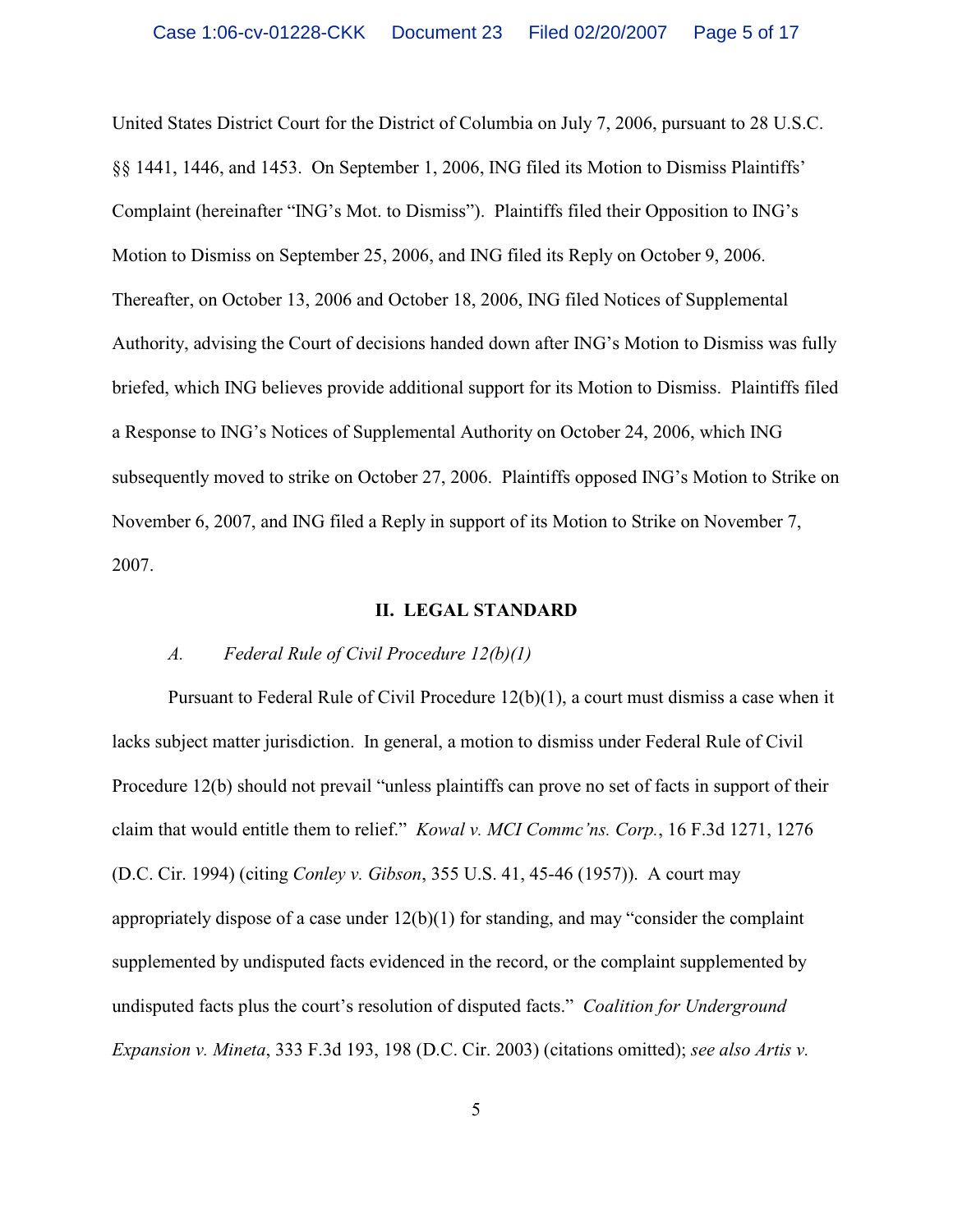*Greenspan*, 223 F. Supp. 2d 139, 152 n.1 (D.D.C. 2002) ("A court may consider material outside of the pleadings in ruling on a motion to dismiss for lack of venue, personal jurisdiction or subject matter jurisdiction."); *Vanover v. Hantman*, 77 F. Supp. 2d 91, 98 (D.D.C. 1999) ("where a document is referred to in the complaint and is central to plaintiff's claim, such a document attached to the motion papers may be considered without converting the motion to one for summary judgment") (citing *Greenberg v. The Life Ins. Co. of Virginia*, 177 F.3d 507, 515 (6th Cir. 1999)). At the stage in litigation when dismissal is sought, the plaintiff's complaint must be construed liberally, and the plaintiff should receive the benefit of all favorable inferences that can be drawn from the alleged facts. *EEOC v. St. Francis Xavier Parochial Sch.*, 117 F.3d 621, 624 (D.C. Cir. 1997). In spite of the favorable inferences that a plaintiff receives on a motion to dismiss, it remains the plaintiff's burden to prove subject matter jurisdiction by a preponderance of the evidence. *Am. Farm Bureau v. Envtl. Prot. Agency*, 121 F. Supp. 2d 84, 90 (D.D.C. 2000).

#### *B. Federal Rule of Civil Procedure 12(b)(6)*

"In evaluating a Rule 12(b)(6) motion to dismiss for failure to state a claim, unlike resolving a motion under Rule  $12(b)(1)$ , the court must construe the complaint in a light most favorable to the plaintiff and must accept as true all reasonable factual inferences drawn from well-pleaded factual allegations." *In re United Mine Workers of Am. Employee Benefit Plans Litig.*, 854 F. Supp. 914, 915 (D.D.C. 1994); *see also Schuler v. United States*, 617 F.2d 605, 608 (D.C. Cir. 1979) ("The complaint must be 'liberally construed in favor of the plaintiff,' who must be granted the benefit of all inferences that can be derived from the facts alleged."). While the court must construe the Complaint in the Plaintiff's favor, it "need not accept inferences drawn by the plaintiff[] if such inferences are not supported by the facts set out in the complaint."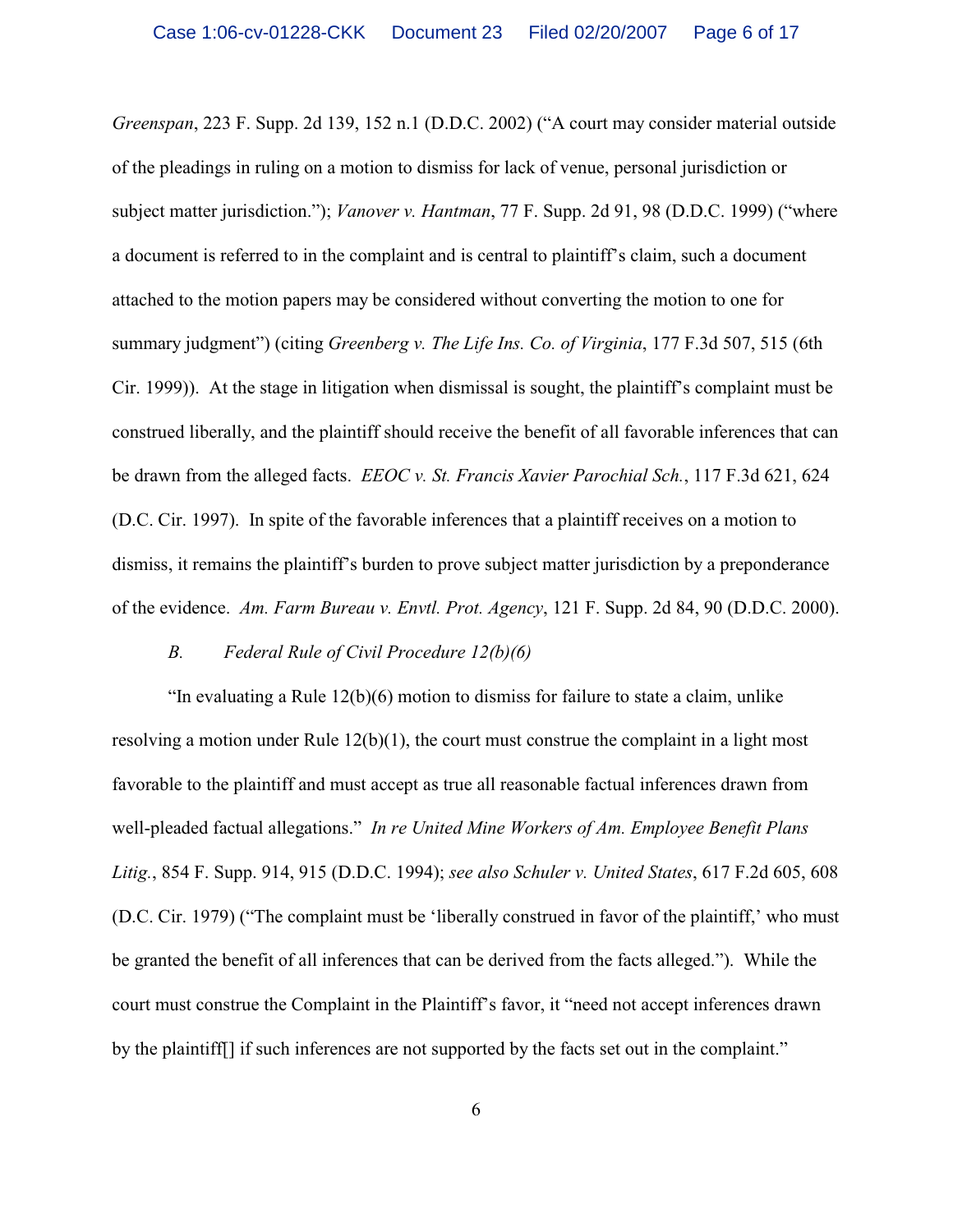*Kowal*, 16 F.3d at 1276. Moreover, the court is not bound to accept the legal conclusions of the non-moving party. *See Taylor v. FDIC*, 132 F.3d 753, 762 (D.C. Cir. 1997). The court is limited to considering facts alleged in the complaint, any documents attached to or incorporated in the complaint, matters of which the court may take judicial notice, and matters of public record. *See St. Francis Xavier Sch.*, 117 F.3d at 624; *Marshall County Health Care Auth. v. Shalala*, 988 F.2d 1221, 1226 n.6 (D.C. Cir. 1993). Factual allegations in briefs of memoranda of law may not be considered when deciding a Rule 12(b)(6) motion, particularly when the facts they contain contradict those alleged in the complaint. *Henthorn v. Dep't of Navy*, 29 F.3d 682, 688 (D.C. Cir. 1994); *cf. Behrens v. Pelletier*, 516 U.S. 299, 309 (1996) (when a motion to dismiss is based on the complaint, the facts alleged in the complaint control).

#### **III. DISCUSSION**

ING argues that Plaintiffs' Complaint should be dismissed for three separate and independent reasons: (1) pursuant to Federal Rule of Civil Procedure 12(b)(1), ING argues that Plaintiffs fail to plead a recognized injury and therefore lack standing, *see* ING Mot. to Dismiss at 6-11; (2) pursuant to Federal Rule of Civil Procedure 12(b)(6), ING argues that Plaintiffs fail to state a claim upon which relief can be granted, *see id.* at 11-13; and (3) ING argues that this case is moot because ING has already taken steps to eliminate any risk that Plaintiffs may suffer injury as a result of the theft of the laptop computer, *see id.* at 14-17.The Court agrees with ING that Plaintiffs lack standing because they have failed to plead an injury in fact. The Court therefore does not reach ING's other arguments in favor of dismissal, but instead shall remand this case to the Superior Court for the District of Columbia, pursuant to 28 U.S.C. § 1447(c).

*A. Plaintiffs Lack Standing Because They Fail to Plead an Injury in Fact*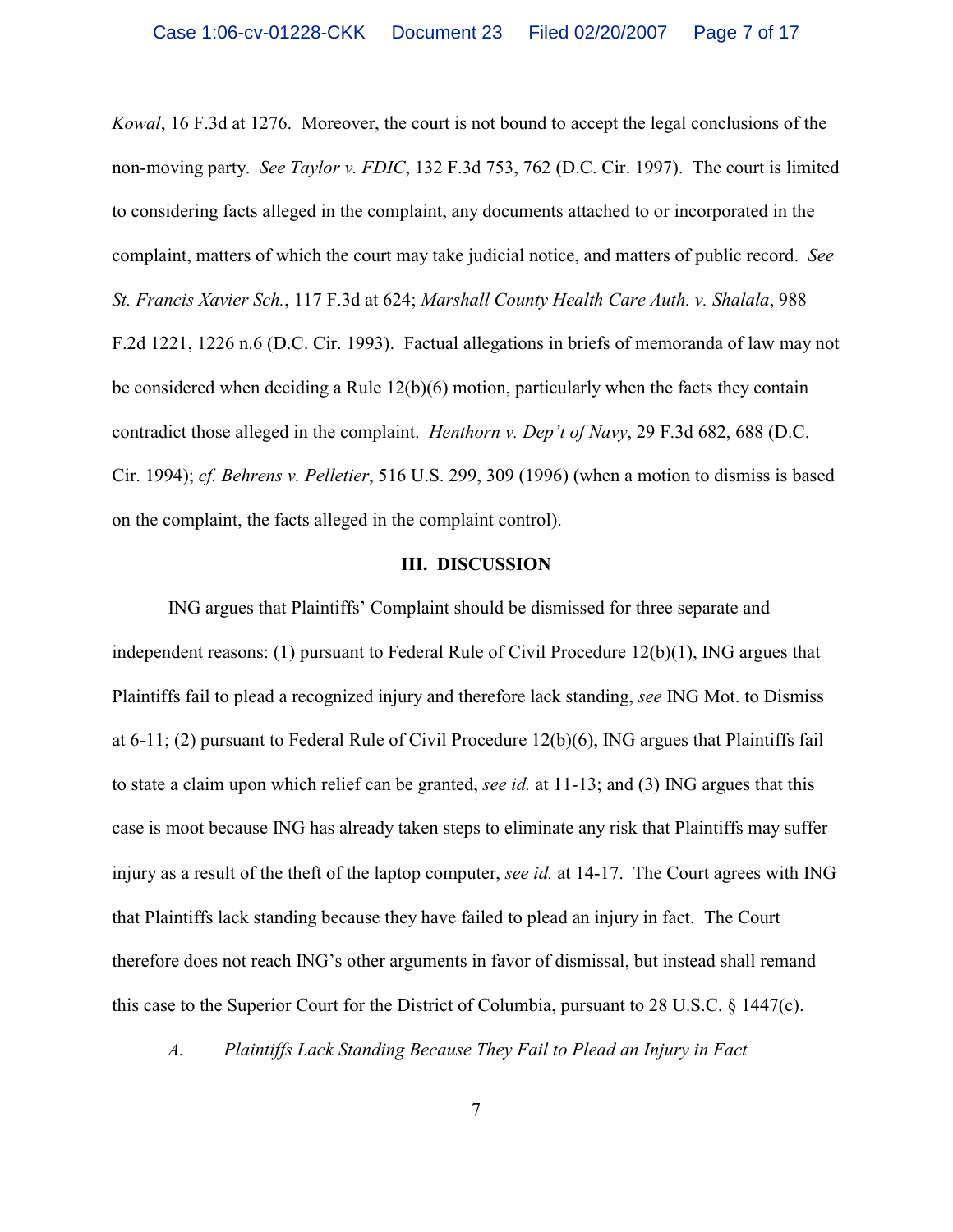As an Article III court, this Court's judicial power is limited to adjudicating actual "cases" and "controversies." *Allen v. Wright*, 468 U.S. 737, 750, 104 S. Ct. 3315, 82 L. Ed. 2d 556 (1984). "In an attempt to give meaning to Article III's case-or-controversy requirement, the courts have developed a series of principles termed 'justiciability doctrines,' among which are standing[,] ripeness, mootness, and the political question doctrine." *Nat'l Treasury Employees Union v. United States*, 101 F.3d 1423, 1427 (D.C. Cir. 1996) (citing *Allen*, 468 U.S. at 750, 104 S. Ct. 3315). These doctrines incorporate both the prudential elements, which "Congress is free to override," *id.* (quoting *Fair Employment Council of Greater Wash., Inc. v. BMC Mktg. Corp*., 28 F.3d 1268, 1278 (D.C. Cir.1994)) (internal quotations omitted), and "core component[s]" which are "essential and unchanging part[s] of the case-or-controversy requirement of Article III," *id.* (quoting *Lujan v. Defenders of Wildlife*, 504 U.S. 555, 560, 112 S. Ct. 2130, 119 L. Ed. 2d 351 (1992) (internal quotations omitted)).

Standing is an "irreducible constitutional minimum." *Lujan*, 504 U.S. at 560, 112 S. Ct. 2130. In order to satisfy the constitutional standing requirements, a plaintiff must establish that he or she has (1) suffered an injury in fact, "an invasion of a legally protected interest which is (a) concrete and particularized and (b) actual or imminent, not conjectural or hypothetical," (2) which is fairly traceable to the challenged act, and (3) is likely to be redressed by a favorable decision. *Nat'l Treasury Employees Union*, 101 F.3d at 1427 (citing *Lujan*, 504 U.S. at 560, 112 S. Ct. 2130). To ground Article III standing, "the injury alleged cannot be conjectural or hypothetical, remote, speculative, or abstract. Rather it must be certainly impending." *Id.* (internal citations and quotations omitted).

In arguing that Plaintiffs fail to plead an injury in fact, ING points to a number of recent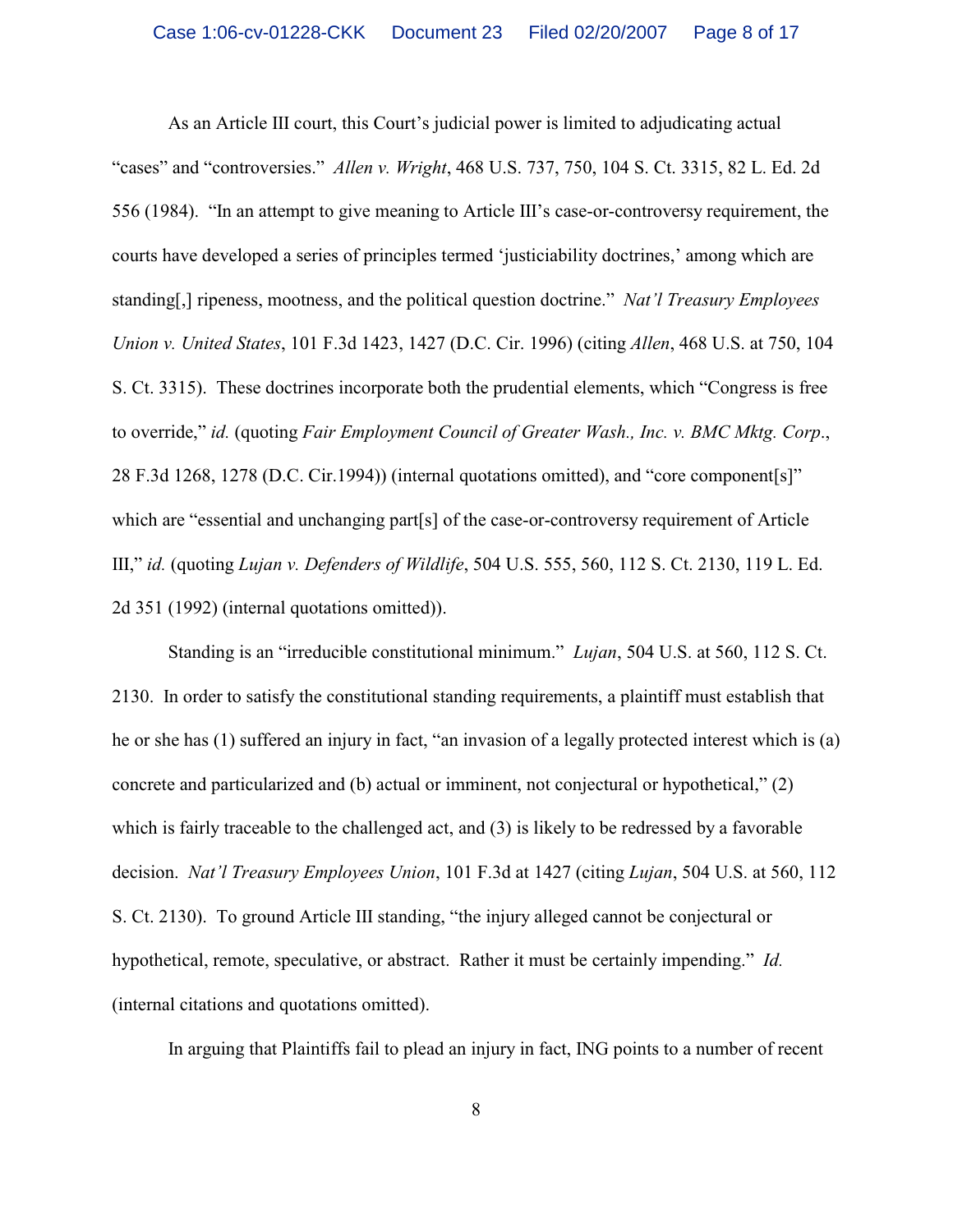"lost data" cases from federal courts, in which a plaintiff's private personal information has been exposed to a third party as the result of theft or unlawful access. *See* ING Mot. to Dismiss at 8- 11 (citing *Giordano v. Wachovia Sec., LLC*, No. 06-476, 2006 WL 2177036 (D.N.J. July 31, 2006); *Stollenwerk v. Tri-West Healthcare Alliance*, No. 03-0185PHXSRB, 2005 WL 2465906 (D. Ariz. Sept. 6, 2005); *Guin v. Brazos Higher Ed. Serv. Corp*., *Inc.*, No. 05-668, 2006 WL 288483 (D. Minn. Feb. 7, 2006); *Forbes v. Wells Fargo Bank, N.A.*, 420 F. Supp. 2d 1018 (D. Minn. 2006)); *see also* ING Not. of Supp. Auth. (citing *Bell v. Axicom Corp.*, No. 06-485, (E.D. Ark. Oct. 3, 2006)); ING Second Not. of Supp. Auth. (citing *Key v. DSW, Inc.*, No. 2:06-cv-459 (S.D. Ohio Sept. 27, 2006)). In each of these cases, the court determined that an allegation of increased risk of identity theft due to lost or stolen personal data, without more, is insufficient to demonstrate a cognizable injury.<sup>4</sup>

The most analogous of these "lost data" cases are *Giordano* and *Key*. In *Giordano*, plaintiff, a customer of Wachovia Securities, LLC, filed a class action lawsuit on behalf of a class of individuals whose private personal information (names, addresses, and Social Security numbers) was included in a printed report that was lost in shipping. *See Giordano*, 2006 WL 2177036, at \*1. Claiming that she had suffered an injury in the form of an increased likelihood that she would become a victim of identity theft, and that she would incur costs associated with obtaining credit monitoring services in order to prevent identity theft, *id.* at \*4, the plaintiff in

*Giordano*, *Bell*, and *Key* determined that an increased risk of identity theft failed to <sup>4</sup> demonstrate an injury in fact sufficient to ground Article III standing, *see Giordano*, 2006 WL 2177036, at \*4; *Bell*, No. 06-485, Slip. Op. at 5-6 (E.D. Ark. Oct. 3, 2006); *Key*, No. 2:06-cv-459, Slip. Op. at 8-10 (S.D. Ohio Sept. 27, 2006); while *Stollenwerk*, *Guin*, and *Brazos* determined that such a claim failed to demonstrate injury or damage sufficient to survive a motion for summary judgment, *see Stollenwerk*, 2005 WL 2465906, at \*5; *Guin*, 2006 WL 2465906, at \*6; *Forbes*, 420 F. Supp. 2d at 1020-21.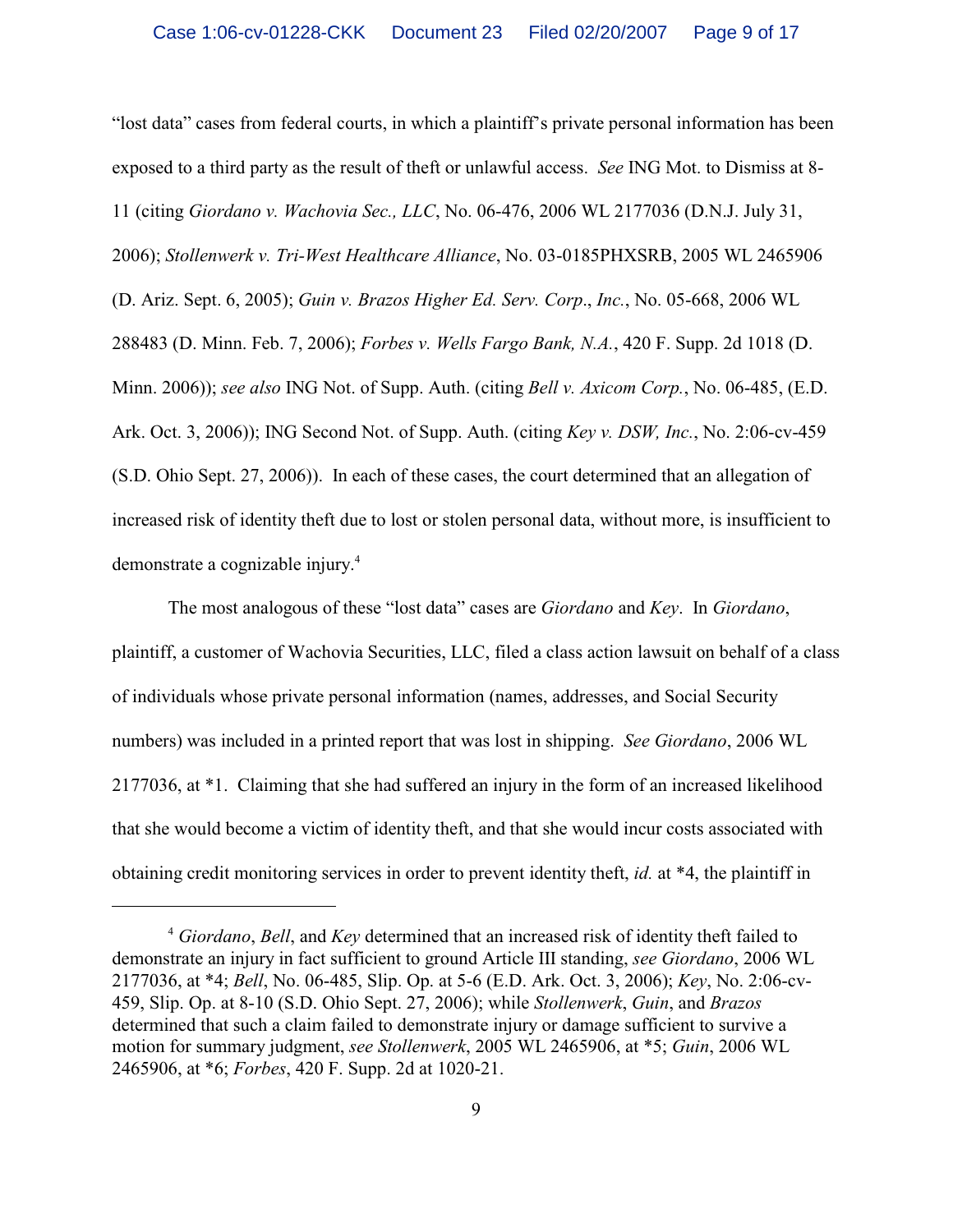*Giordano* asserted claims of negligence, invasion of privacy, and breach of the duty of confidentiality, *id.* at \*2. However, the *Giordano* court dismissed the plaintiff's claims, finding that she "lack[ed] Constitutional standing . . . because [she had] failed to allege that she suffered an injury-in-fact that was either 'actual or imminent.'" *Id.* at \*4.

The *Giordano* court's decision was grounded, in part, on the fact that "[p]laintiff failed to allege even that her financial information was stolen or ended up in the possession of someone who might potentially misuse it." *Id.* at \*5. In contrast, here Plaintiffs allege that they have been informed by ING that their Information was contained on the stolen laptop. Compl. ¶¶ 9-15. Still, Plaintiffs do not allege "that the purpose of the burglary was to obtain their personal information, that they have actually suffered from identity theft, or that they have suffered actual losses." ING Mot. to Dismiss at 10. As such, the instant case is similar to *Key*, in which "unauthorized persons obtained access to and acquired the information of approximately 96,000 customers," including the plaintiff. *Key*, Slip. Op. at 2. The *Key* plaintiff alleged that she had "been subjected to a substantial increased risk of identity theft of other related financial crimes," *id.* at 7, and brought a class action lawsuit that included claims of negligence and breach of fiduciary duty, *id.* at 2-3.The *Key* court dismissed the plaintiff's claims for lack of standing, finding that her "potential injury [was] contingent upon her information being obtained and then used by an unauthorized person for an unlawful purpose" and that plaintiff had not "alleged evidence that a third party intend[ed] to make unauthorized use of her financial information or her identity." *Id.* at 10.

Similarly, Plaintiffs in the instant action allege that they "have been placed at a substantial risk of harm in the form of identity theft." Compl. ¶ 5. They fail, however, to allege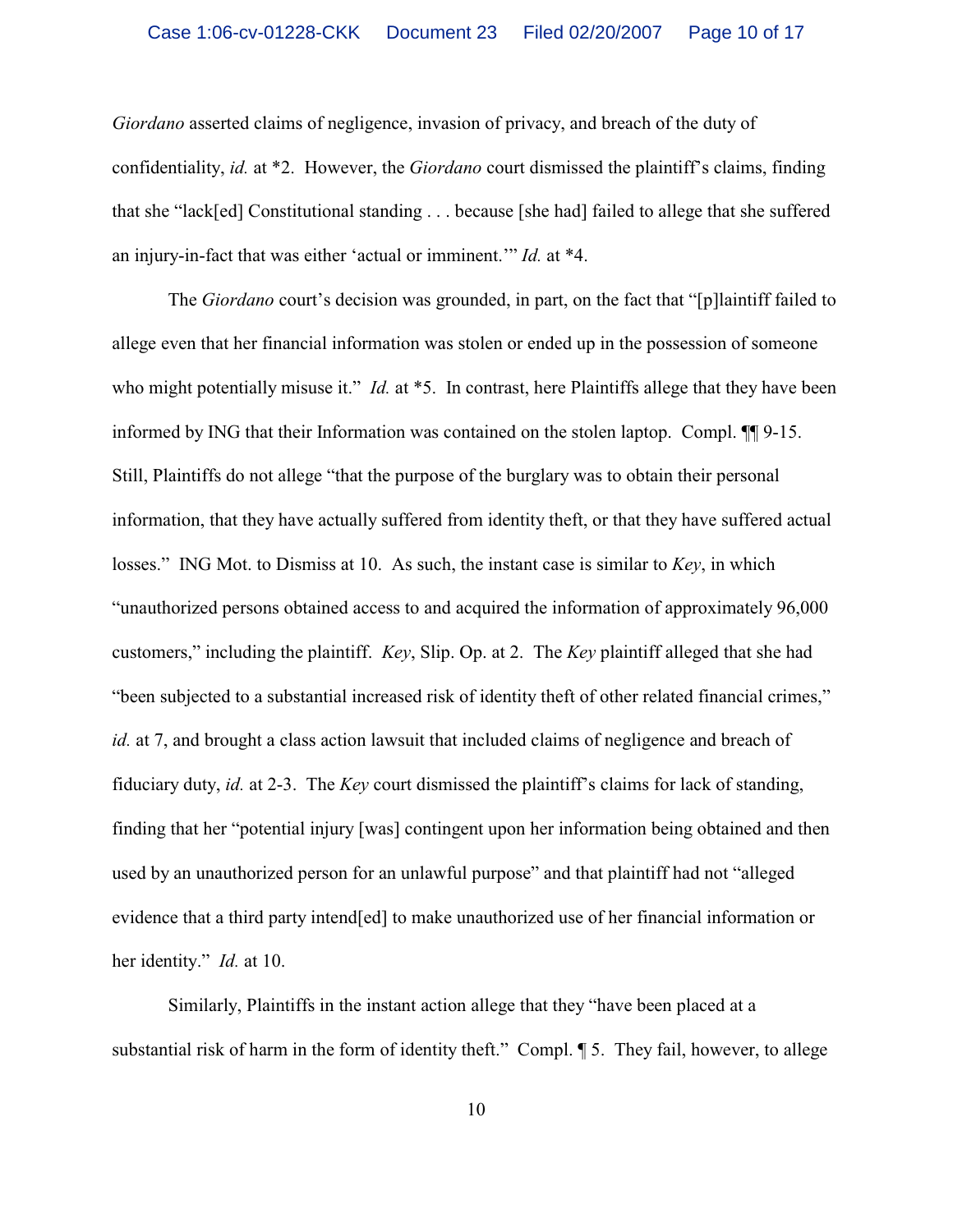any injury that is "actual or imminent, not conjectural or hypothetical." *Lujan*, 504 U.S. at 560, 112 S. Ct. 2130. Plaintiffs clearly allege that their Information was stolen by a burglar, but they do not allege that the burglar who stole the laptop did so in order to access their Information, or that their Information has actually been accessed since the laptop was stolen. Plaintiffs' allegations therefore amount to mere speculation that at some unspecified point in the indefinite future they will be the victims of identity theft. However, to ground Article III standing, "the injury alleged cannot be conjectural or hypothetical, remote, speculative, or abstract. Rather it must be certainly impending." *Nat'l Treasury Employees Union*, 101 F.3d at 1427. Plaintiffs' claims that they are subject to an increased risk of identity theft and inconvenience as a result of the burglary therefore fail to allege an injury in fact.

While the focus of Plaintiffs' Complaint is on their allegedly increased risk of identity theft, Plaintiffs also allege that they "have incurred and will incur actual damages in an attempt to prevent identity theft by purchasing services to monitor their credit information." Compl. ¶ 5. Plaintiffs do not specifically allege which, if any, of them have actually purchased and paid for credit monitoring services, or which services those individuals have purchased and paid for. *Id.*  Nor do Plaintiffs specifically request that this Court reimburse them for any out-of-pocket losses incurred. *See* Compl. at 10-11. In any event, even if individual Plaintiffs have purchased and paid for credit monitoring services, the "lost data" cases cited by ING clearly reject the theory that a plaintiff is entitled to reimbursement for credit monitoring services or for time and money spent monitoring his or her credit. *See Giordano*, 2006 WL 2177036, at \*5 & n.5; *Stollenwerk*, 2005 WL 2465906, at \*1; *Guin*, 2006 WL 288483, at \*3; *Forbes*, 420 F. Supp. 2d at 1020-21. As the *Forbes* court explained, an argument that the time and money spent monitoring a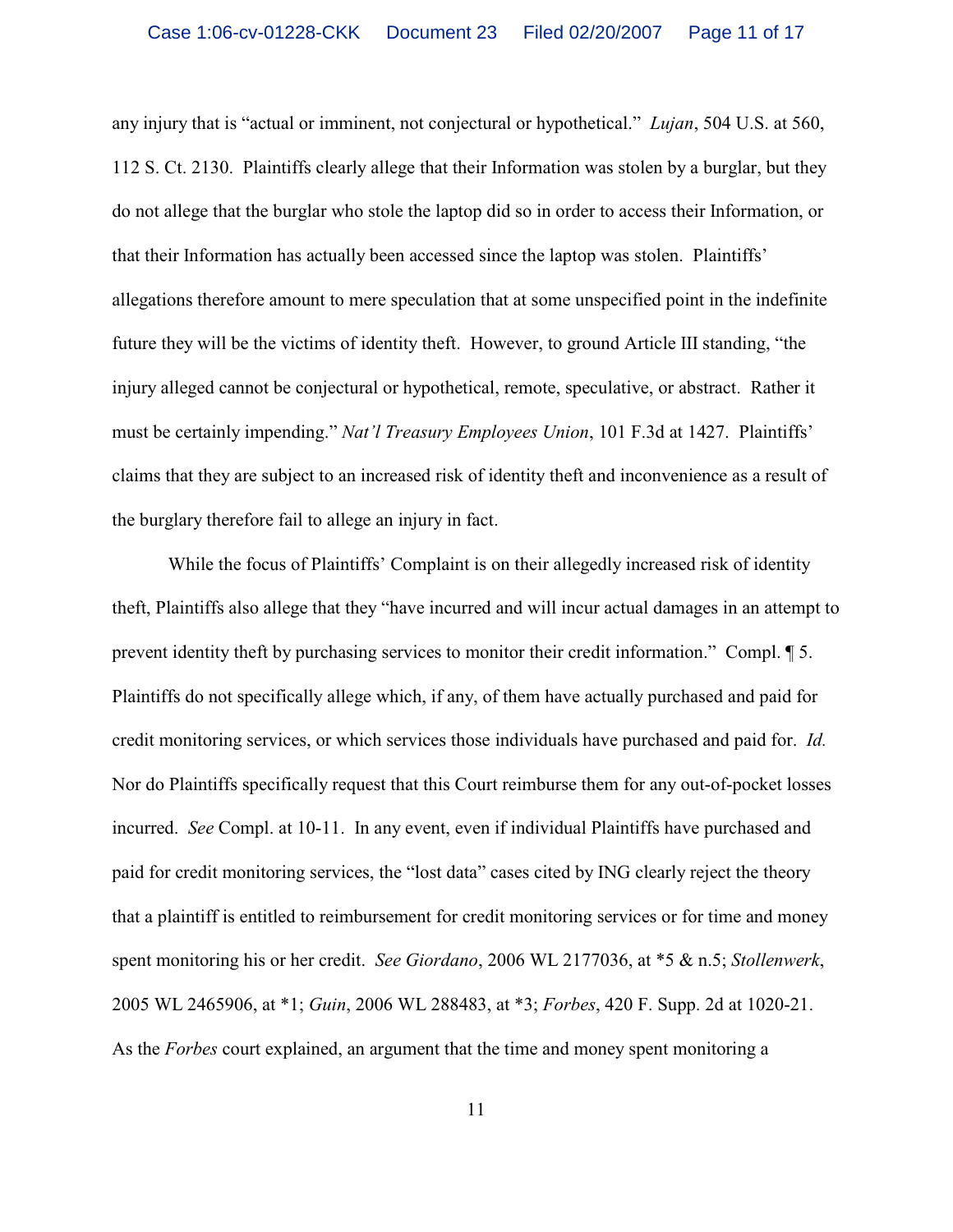plaintiff's credit suffices to establish an injury "overlook[s] the fact that their expenditure of time and money was not the result of any present injury, but rather the anticipation of future injury that has not materialized." 420 F. Supp. 2d at 1021. Thus, the *Forbes* court found that plaintiffs had not shown a "present injury or reasonably certain future injury to support damages for any alleged increased risk of harm" because their injuries were "solely the result of a perceived risk of future harm." *Id.*; *see also Key*, Slip Op. at 9-10 (citing *Forbes*). Plaintiffs' allegation that they have incurred or will incur costs in an attempt to protect themselves against their alleged increased risk of identity theft fails to demonstrate an injury that is sufficiently "concrete and particularized" and "actual or imminent." *Lujan*, 504 U.S. at 560, 112 S. Ct. 2130.

## *B. Plaintiffs' Complaint Does Not Allege a Breach of Fiduciary Duty of Confidentiality or a Statutory Violation*

 In their Opposition, Plaintiffs do not identify any case in which a court has determined that an allegedly increased risk of identity theft constitutes a sufficiently "actual or imminent" injury in fact. Instead, Plaintiffs attempt to distinguish the "lost data" cases cited by ING on the ground that those cases did not involve allegations of a "breach of confidentiality" or "breach of fiduciary duty." Pls' Opp'n at 8-10. As an initial matter, Plaintiffs are absolutely wrong in this assertion. *Forbes* involved a claim for breach of fiduciary duty, *see* 420 F. Supp. 2d at 1020, and *Giordano* involved a claim for breach of duty of confidentiality, *see* 2006 WL 2177036 at \*1. Likewise, *Key*, cited by ING as supplemental authority, alleged a claim of breach of fiduciary duty. *See* Slip Op. at 1.<sup>5</sup>

 $<sup>5</sup>$  Subsequent to ING's filing of two Notices of Supplemental Authority, on October 24,</sup> 2006, Plaintiffs filed a Response to ING's Notices. A review of Plaintiffs six-page Response reveals that only the first page of the Response actually addresses the cases cited by ING as supplemental authority, asserting that "[t]he problem with the alleged supplemental authorities is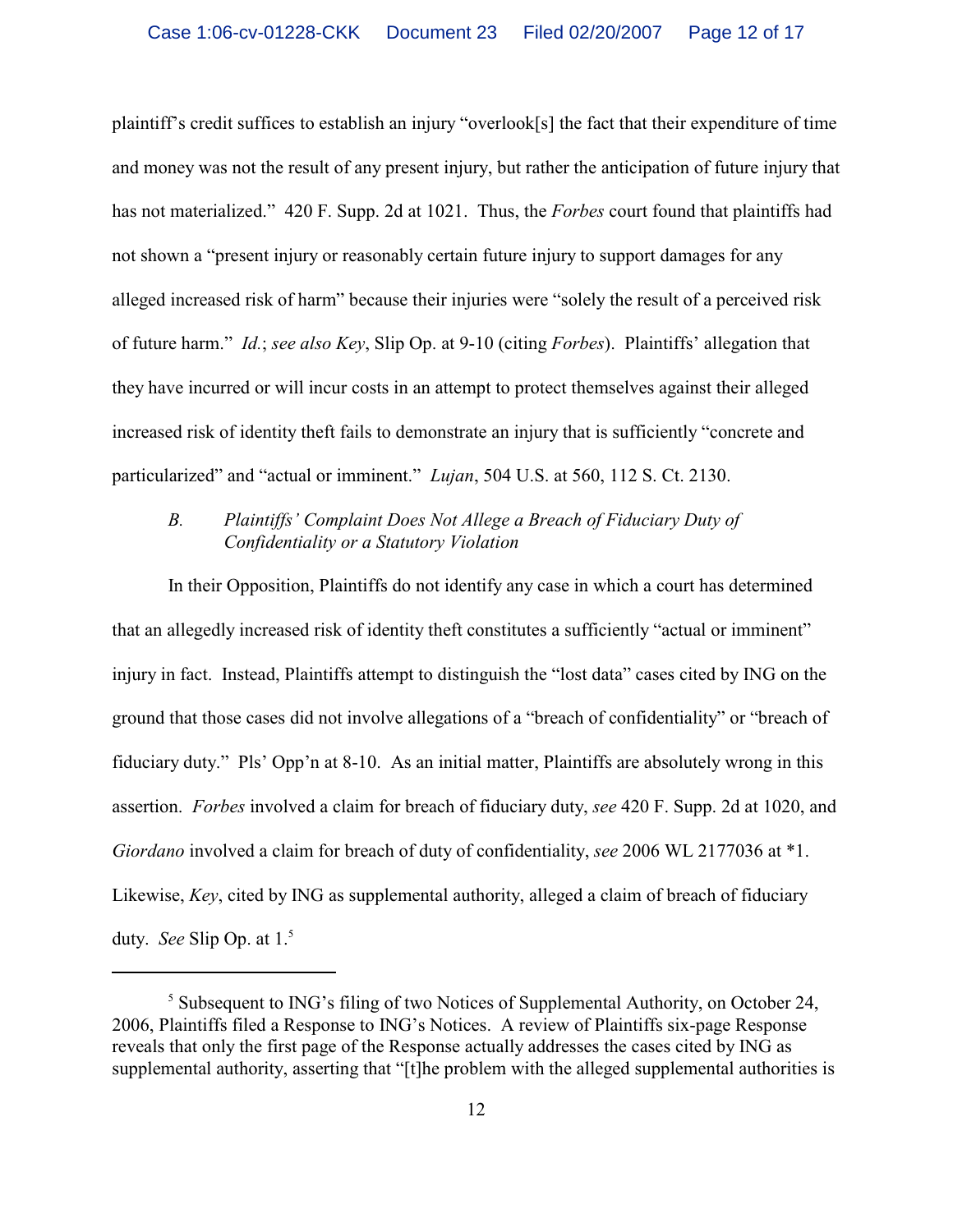Moreover, Plaintiffs' attempt to distinguish the "lost data" cases on this ground is entirely unavailing because Plaintiffs' Complaint does not assert a claim for either breach of the duty of confidentiality or breach of fiduciary duty. In contrast, Plaintiffs' Complaint includes four Counts, two claims for invasion of privacy, one claim for gross negligence, and one claim for negligence. *See* Compl. ¶¶ 35-42. Nevertheless, in their Opposition, Plaintiffs assert that their Complaint supports an "avenue for recovery" for "an unwarranted invasion of privacy or more specifically stated, the breach of a fiduciary duty." Pls' Opp'n at 7. In support of this argument, Plaintiffs cite to *Vassiliades v. Garfinckel's*, 492 A.2d 580 (D.C. 1985), in which the D.C. Court of Appeals described the tort of breach of confidential relationship as "consisting of the 'unconsented, unprivileged disclosure to a third party of nonpublic information that the defendant has learned within a confidential relationship,"*id.* at 591, and further assert that "ING undeniably occupies a fiduciary relationship with the plaintiffs." Pls' Opp'n at 7. However, Plaintiffs' Complaint simply does not include a claim for breach of fiduciary duty or even include the word "fiduciary." While it is true that "the Federal Rules of Civil Procedure require only 'a short and plain statement of the claim showing that the pleader is entitled to relief' . . . the 'short

twofold." Pls' Resp. at 1. The remainder of Plaintiffs' Response consists of attempts to rebut ING's Reply in support of its Motion to Dismiss. *See id.* at 2-6. As a result, on October 27, 2006, ING moved to strike Plaintiffs' Response as an improper surreply, *see* ING Mot. to Strike, an effort that Plaintiffs oppose, *see* Pls' Resp. to Def's Mot. to Strike. "A surreply may be filed only by leave of Court, and only to address new matters raised in a reply to which a party would otherwise be unable to respond." *United States ex rel. Pogue v. Diabetes Treatment Ctrs. of Am., Inc.*, 238 F. Supp. 2d 270, 276-77 (D.D.C. 2002). Here, despite being styled as a Response to ING's Notices of Supplemental Authority, Plaintiffs' Response, with the exception of its first page, amounts in essence to a surreply. Plaintiffs have not moved for leave to file a surreply, nor does their Response "address new matters raised in a reply." Instead, Plaintiffs' Response seeks to continue arguing matters already addressed in Plaintiffs' Opposition. As a result, the Court shall strike Plaintiffs' Response, with the exception of the first page, because it constitutes an improper surreply.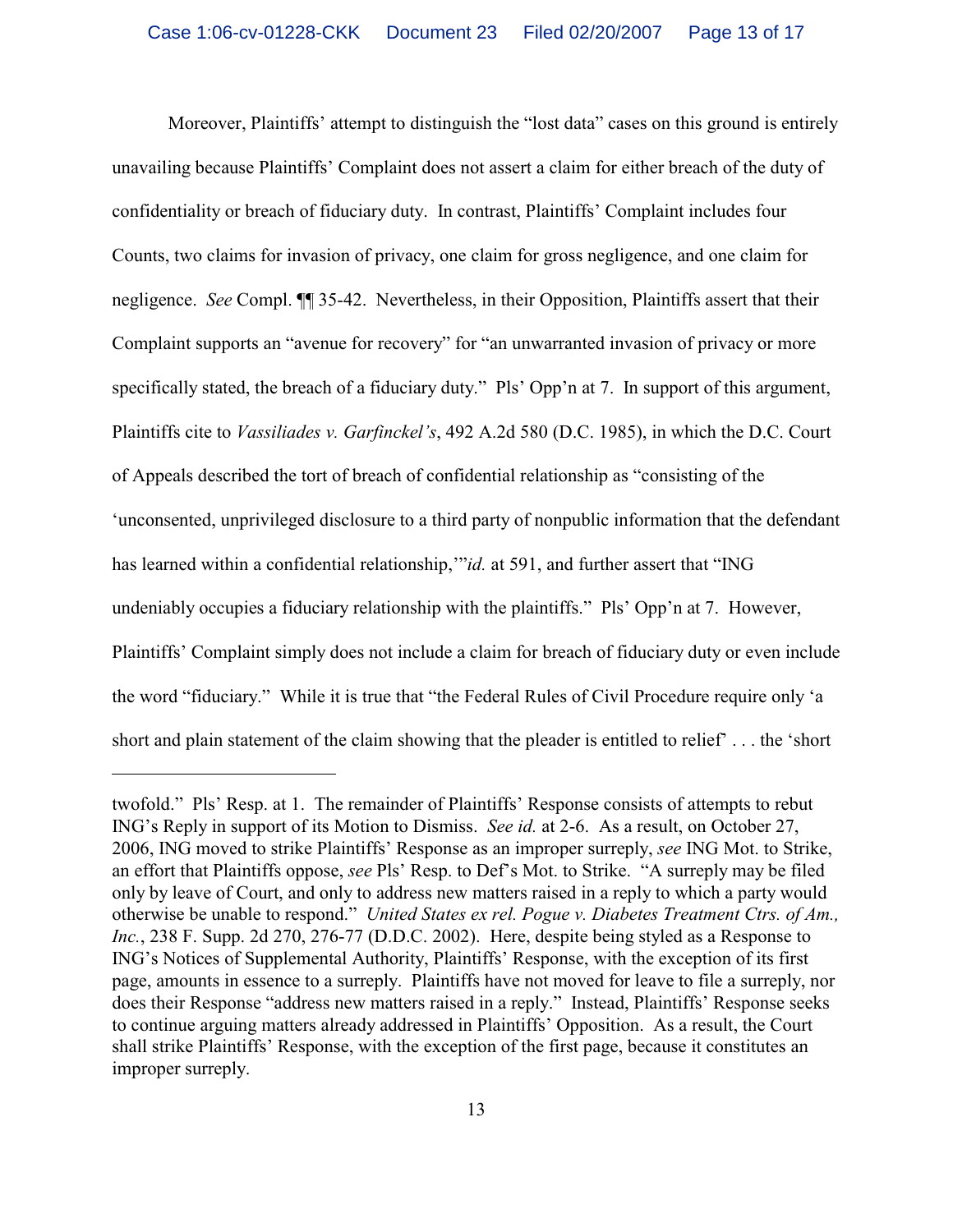and plain statement' must provide the defendant with 'fair notice of what the plaintiff's claim is and the grounds upon which it rests.'" *Dura Pharm. v. Broudo*, 544 U.S. 336, 346, 125 S. Ct. 1627, 161 L. Ed. 2d 577 (2005) (citing Fed. R. Civ. Proc. 8(a)(2) and *Conley v. Gibson*, 355 U.S. 41, 47, 78 S. Ct. 99, 2 L. Ed. 2d 80 (1957)). Plaintiffs' Complaint is entirely devoid of allegations from which ING could be deemed to be on notice of a claim for breach of fiduciary duty.

Nor does Plaintiffs' Complaint provide any indication, even under the liberal notice pleading standard, that they seek relief based on a provision of the D.C. Code. In their Opposition, Plaintiffs cite to two civil enforcement provisions of the D.C. Code and assert that, based on these provisions, they "clearly have standing to bring this lawsuit as they are all participants in either the District Retirements Benefit Program D.C. Code § 1-626.05 (District employees) or the District of Columbia Retirement Program (Police, Firefighters, Teachers and Judges) D.C. Code § 1-702." Pls' Opp'n at 8. However, Plaintiff's Complaint contains absolutely no reference to any of those provisions, and certainly does not indicate that Plaintiffs intend to state a claim based on those provisions. Plaintiffs have not offered to amend or moved to amend their Complaint to include claims of breach of fiduciary duty or a statutory violation. *See Belizan v. Hershon*, 434 F.3d 579, 582-83 (D.C. Cir. 2006) ("a request for leave [to amend] must be submitted in the form of a written motion."). Moreover, "[i]t is axiomatic that a complaint may not be amended by the briefs in opposition to a motion to dismiss." *Arbitraje Casa de Cambio, S.A. v. United Postal Serv.*, 297 F. Supp. 2d 165, 170 (D.D.C. 2003) (citing *Coleman v. Pension Benefit Guar. Corp.*, 94 F. Supp. 2d 18, 24 n. 8 (D.D.C. 2000)). As a result, Plaintiffs cannot now attempt to assert that they have standing based on claims that are entirely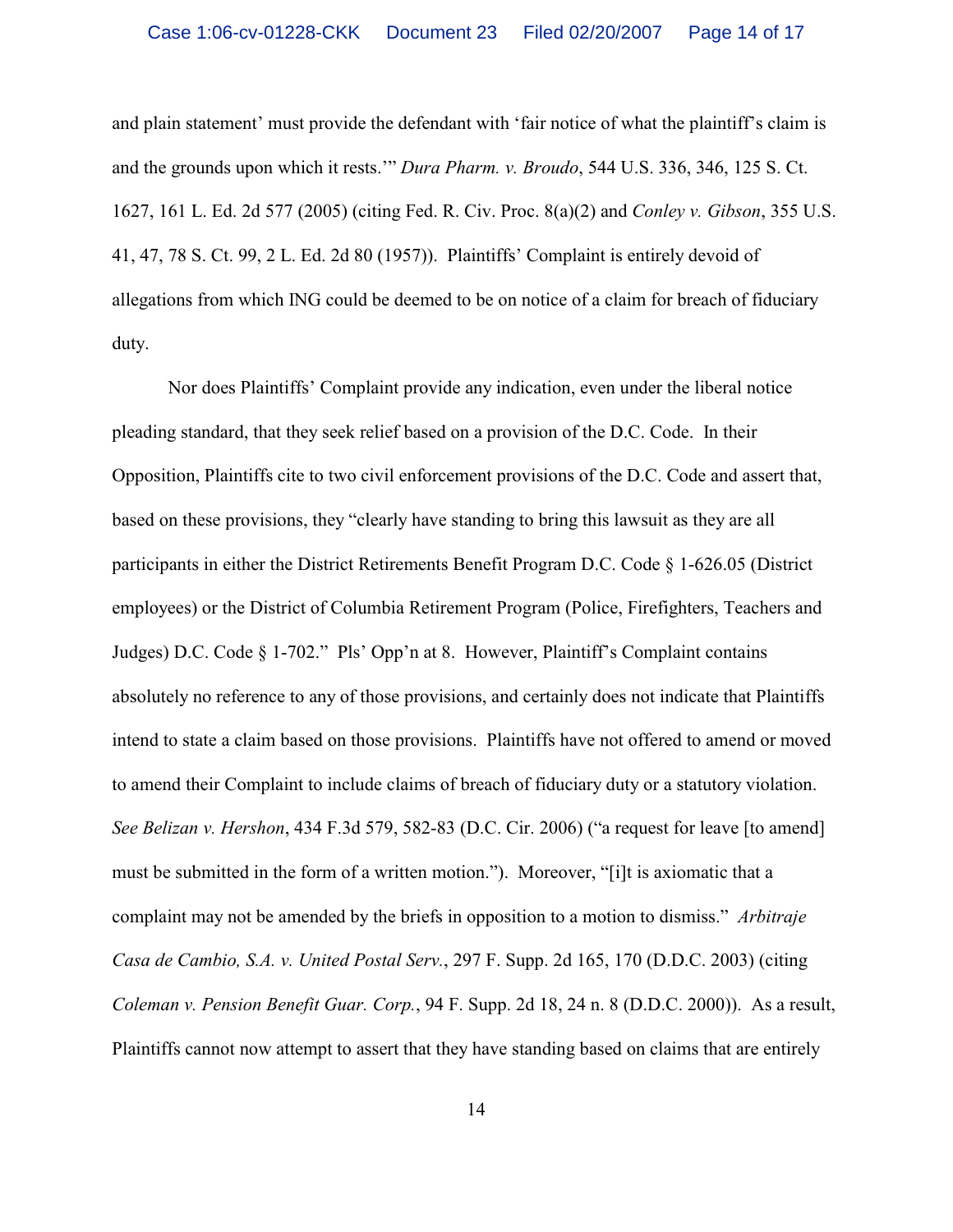absent from their Complaint.

Moreover, Plaintiffs' attempt to recharacterize their Complaint is of absolutely no consequence to the Court's conclusion that they lack standing because they fail to allege a sufficiently "actual or imminent" injury in fact.As noted above, standing is an "irreducible constitutional minimum," *Lujan*, 504 U.S. at 560, 112 S. Ct. 2130, and as a result, Plaintiffs must demonstrate an injury in fact as a prerequisite to pursuing any cause of action. Therefore, even if the Court were to consider Plaintiffs' Complaint as properly pleading claims for breach of fiduciary duty and violations of the D.C. Code, Plaintiffs' Complaint would still fail to allege an injury in fact sufficient to ground Article III standing. In the absence of Article III standing, Plaintiffs are unable to pursue any claims before this Court, regardless of how such claims are denominated.

## *C. The Court Shall Remand This Case to the Superior Court for the District of Columbia*

In light of the Court's conclusion that Plaintiffs lack Article III standing, the Court need not reach ING's other jurisdictional argument and cannot reach ING's merits argument. *See DEK Energy Co. v. Fed. Energy Regulatory Comm'n*, 248 F.3d 1192, 1194 (D.C. Cir. 2001). As a result, the Court shall remand this case to the Superior Court for the District of Columbia, from which it was removed by ING. Pursuant to 28 U.S.C. § 1447(c), "[w]hen it appears that a district court lacks subject matter jurisdiction over a case that has been removed from a state court, the district court must remand the case." *Republic of Venezula v. Philip Morris Inc.*, 287 F.3d 192, 196 (D.C. Cir. 2002). Despite this clear instruction, ING argues that the Court should dismiss this case because "there is no flaw in this Court's removal jurisdiction." ING Reply at 8-9. In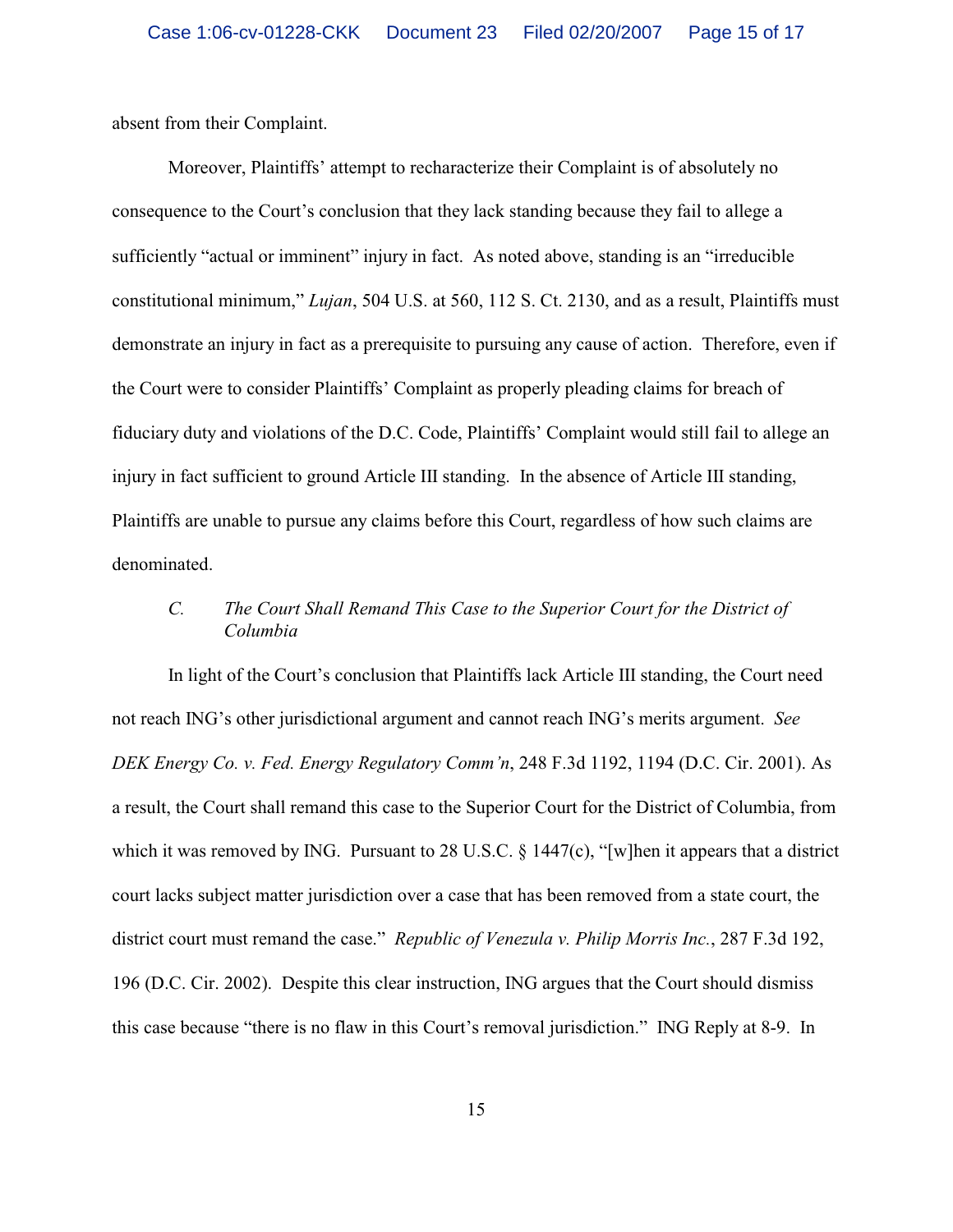support of their argument for dismissal, ING cites a case from this District as well as a Supreme Court case, in which courts dismissed, rather than remanded, cases removed from state court following a conclusion that the plaintiffs lacked standing. *Id.* (citing *Williams v. Purdue Pharma Co.*, 297 F. Supp. 2d 171, 177-78 (D.D.C. 2003); *DaimlerChrysler Corp. v. Cuno*, 126 S. Ct. 1854, 1868 (2006). Those cases, however, do not discuss their rationale for ignoring the command of 28 U.S.C. § 1447(c), nor does the plain text of 28 U.S.C. § 1447(c) indicate that remand is only required where a case has been improperly removed. 28 U.S.C. § 1447(c).

In addition, ING argues that remand would be a "futile waste of judicial resources," because the standing rules applicable to federal courts apply equally to the Superior Court for the District of Columbia. ING Reply at 8-9 (citing *Friends of Tilden Park, Inc. v. District of Columbia*, 806 A.2d 1201, 1206 (D.C. 2002)). To this end, ING cites cases from the Fifth and Ninth Circuits in which those courts declined to remand cases pursuant to  $\S 1447(c)$ . ING Reply at 9 n. 8 (citing *Bell v. City of Kellogg*, 922 F. 2d 1418, 1424-25 (9th Cir. 1991); *Asarco, Inc. v. Glenara, Ltd.*, 912 F.2d 784, 787 (5th Cir. 1990)). However, the "futility exception" recognized by the Fifth and Ninth Circuits has been expressly rejected by the Third, Fourth, Seventh, and Tenth Circuits, the First and Second Circuits have not adopted a futility exception when given the opportunity to do so, and the Supreme Court, in dicta, has expressed a reluctance to recognize a futility exception. *See Bromwell v. Michigan Mut. Ins. Co.*, 115 F.3d 208, 213-14 (3d Cir. 1997) (citing *Roach v. West Virginia Reg'l Jail & Correctional Facility Auth*., 74 F.3d 46, 49 (4th Cir. 1996); *Smith v. Wisconsin Dept' of Agriculture*, 23 F.3d 1134, 1139 (7th Cir. 1994); *Jepsen v. Texaco, Inc.*, 68 F.3d 483, 1995 WL 607630, at \*3 (10th Cir. 1995); *Maine Ass'n of Interdependent Neighborhoods v. Comm'r, Maine Dep't of Human Svcs.*, 876 F.2d 1051, 1055